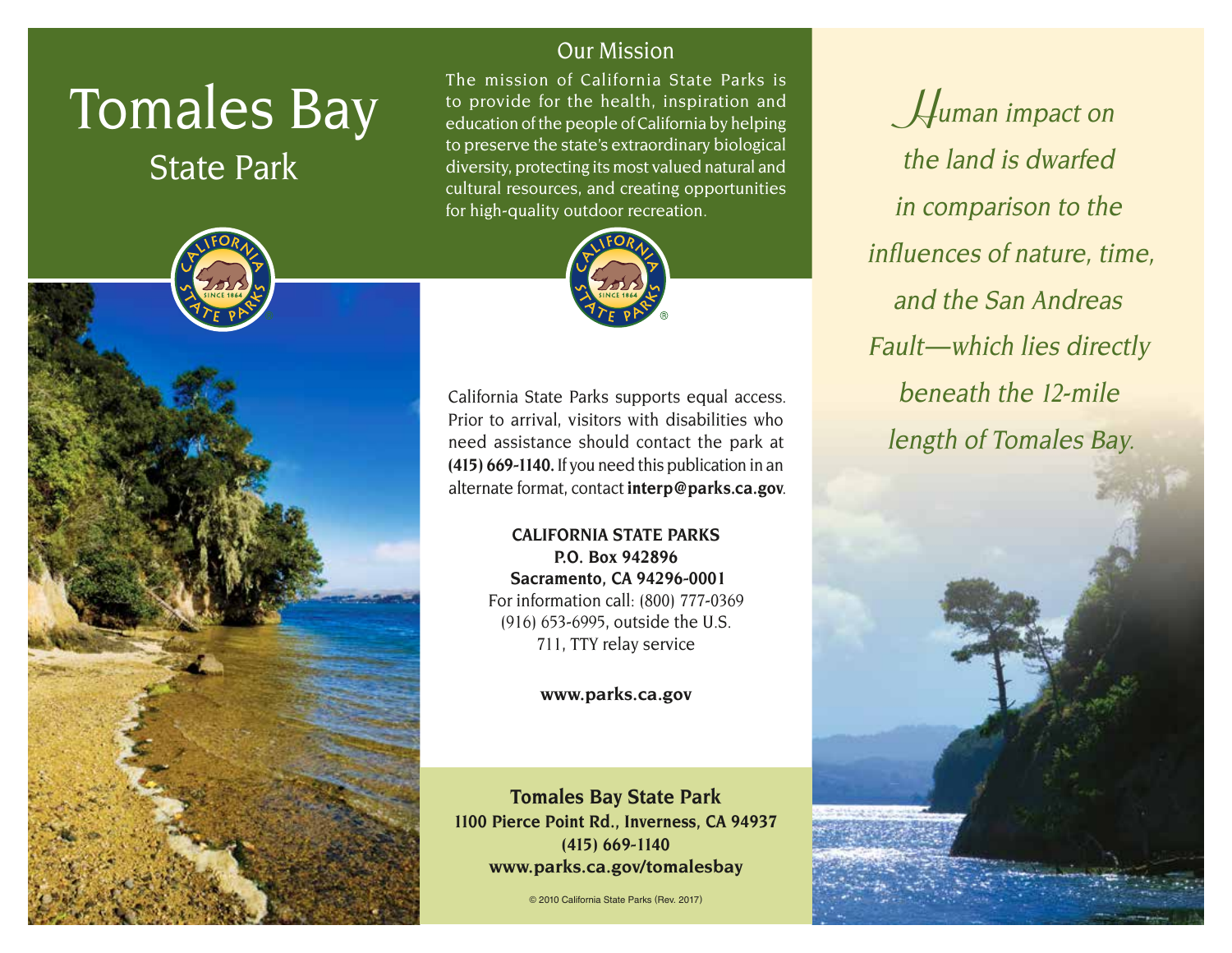### **ituated on the eastern edge of S**

**Point Reyes Peninsula,** the blue waters and sheltered coves of Tomales Bay State Park are a popular destination for a day of picnicking, hiking, or wateroriented activities. The beaches and east-facing slopes of this 2,000-acre park are especially attractive because they are protected from the prevailing winds by the high backbone of the Point Reyes Peninsula. The park is located 40 miles north of the Golden Gate Bridge, close to Inverness, Point Reyes Station, and the Point Reyes National Seashore. The weather varies greatly. Be prepared for cool, damp, and windy weather.

#### **CULTURAL HISTORY**

For more than 8,000 years, the Coast Miwok have lived in what is now Marin and Sonoma counties. The native people used the area's abundant resources — hunting game, catching salmon and shellfish, and managing plants and grasses to assure plentiful harvests.

In 1579 Sir Francis Drake laid claim to the entire area for England, naming it Nova Albion (New England). Nearly 25 years later, Spanish explorer Don Sebastian Vizcaíno named the area now called Point Reyes "La Punta de Los Tres Reyes," after the day of the Feast of the Three Kings. "Tomales" is thought to be a Spanish inflection of the Coast Miwok word for "bay." Most of the Tomales Bay area lay untouched until the late 1940s, when developers discovered its beauty and began to purchase beachfront land. Local residents, fearing that the



Vista Point overlook

beaches would be closed to public use, formed a committee to help secure the land for park purposes. The Marin Conservation League, various other conservation and civic organizations, and the State purchased portions of the area. On November 8, 1952, Tomales Bay State Park was dedicated and opened to the public.

#### **NATURAL HISTORY**

Nature, time, and the San Andreas Fault-running directly beneath the 12-mile length of Tomales Bayhave had enormous impact on the land. The fault, a great rift in the earth's crust, separates Point Reyes Peninsula from the rest of the continent. Its granite bedrock is unlike any nearby formations. The nearest granite on the east face of the fault matching that of Point Reyes Peninsula is in the Tehachapi

Mountains, more than 300 miles southeast. Incredibly, movement of two inches per year over ten million years is sufficient to have caused the granite to travel that distance. In the 1906 San Francisco earthquake, the greatest measured displacement along the entire fault was at Tomales Bay, where the area west of the fault moved more than 20 feet northward.

#### **PLANT COMMUNITIES**

Trails take hikers through a lush wilderness of forests, beaches, fields, hills, meadows, and marshes — each with its own plant life. Among the most prominent trees are bishop pines, madrones, California laurels, oaks, red and white alders, willows, and buckeye.

One of the finest remaining virgin stands of bishop pine is preserved in the Jepson Memorial Grove. Bishop pines belong to a



Bishop pine in the Jepson Memorial Grove

group of "closed-cone" pines — a species that has survived by adapting to the hard realities of wildfire. Closed-cone pine seeds are dispersed only when the trees are burned or their tightly sealed, prickly cones are opened by extreme heat.

Ferns grace the wooded areas. Wildflowers brighten the countryside with splashes of vivid color during the spring.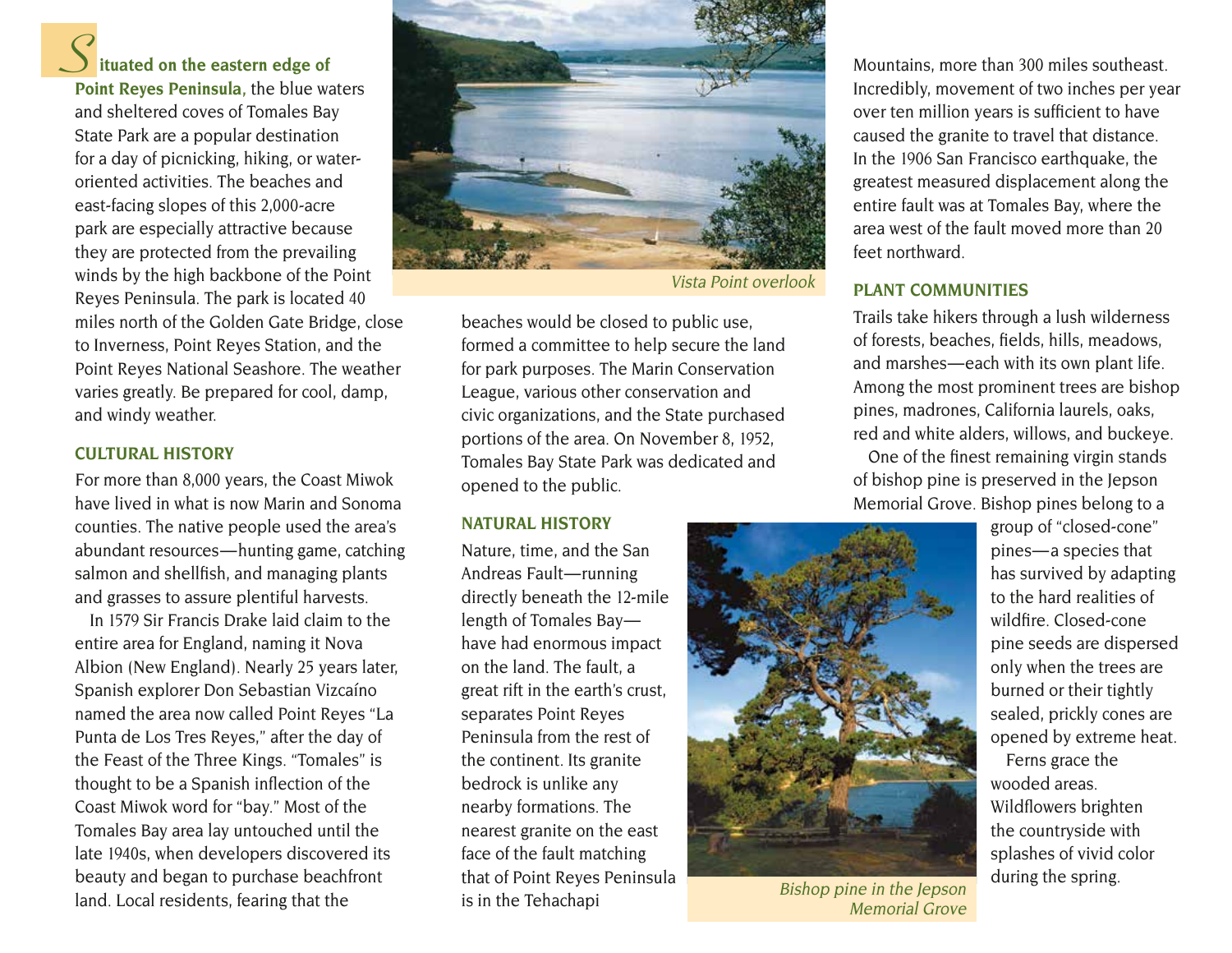#### **WILDLIFE**

Wildlife thrives here. Foxes, raccoons, badgers, weasels, bobcats, skunks, wood rats, moles, and other animals inhabit the area. Numerous species of land and sea birds, including the rare spotted owl, attract ornithologists and birdwatchers. Several varieties of clams, jellyfish, crabs, and other

small sea animals live on or near the beaches, and the bay is home to sharks, rays, and many other kinds of fish.

Spotted owl

#### **RECREATIONAL ACTIVITIES**

Water activities-Four gently sloping, surf-free beaches on the shore of Tomales Bay offer many opportunities for picnicking, swimming, hiking, clamming, kayaking, and boating. Heart's Desire Beach has a picnic



The peaceful, wind-protected beaches make this a popular water recreation area.

area with barbecues, dressing rooms, and flush toilets. Less-developed Pebble, Shell, and Indian Beaches can be accessed by way of easy trails. The shoreline has shallow areas suitable for wading and water play with wellmarked swimming areas. Lifeguard services are not available.

There are no boat-launching facilities, but hand-carried boats may be put in the water. Heart's Desire Beach is used as a launch location by individuals and local companies offering organized kayaking excursions. Boaters are welcome to land at park beaches away from swim areas.

**Hiking** — Hiking trails connect the park's four beaches and wind through the Jepson Memorial Grove.

**Interpretive feature**—Indian Beach has two reconstructed Miwok bark shelters called "kotchas" that stand upright, forming tall cones. A self-guided nature trail connects Indian Beach to Heart's Desire Beach, about one half-mile south.

# ACCESSIBLE FEATURES

Heart's Desire Beach, Vista Point, and Millerton Point have accessible restrooms. Picnic tables are accessible at Heart's Desire Beach.

#### **PLEASE REMEMBER**

• Except for service animals, pets are not permitted on beaches or trails.



Coast Miwok kotchas at Indian Beach

• All natural and cultural features are protected by law and must not be disturbed or removed

#### **NEARBY STATE PARKS**

- Samuel P. Taylor State Park 8889 Sir Francis Drake Blvd. Lagunitas 94938 (415) 488-9897
- Olompali State Historic Park 8901 Old Redwood Highway Novato 94945 (415) 898-4362
- Mount Tamalpais State Park 801 Panoramic Highway Mill Valley 94941 (415) 388-2070

This park receives support in part through a nonprofit organization. For information, contact: Marin State Parks Association, P.O. Box 285, Novato, CA 94948-0285